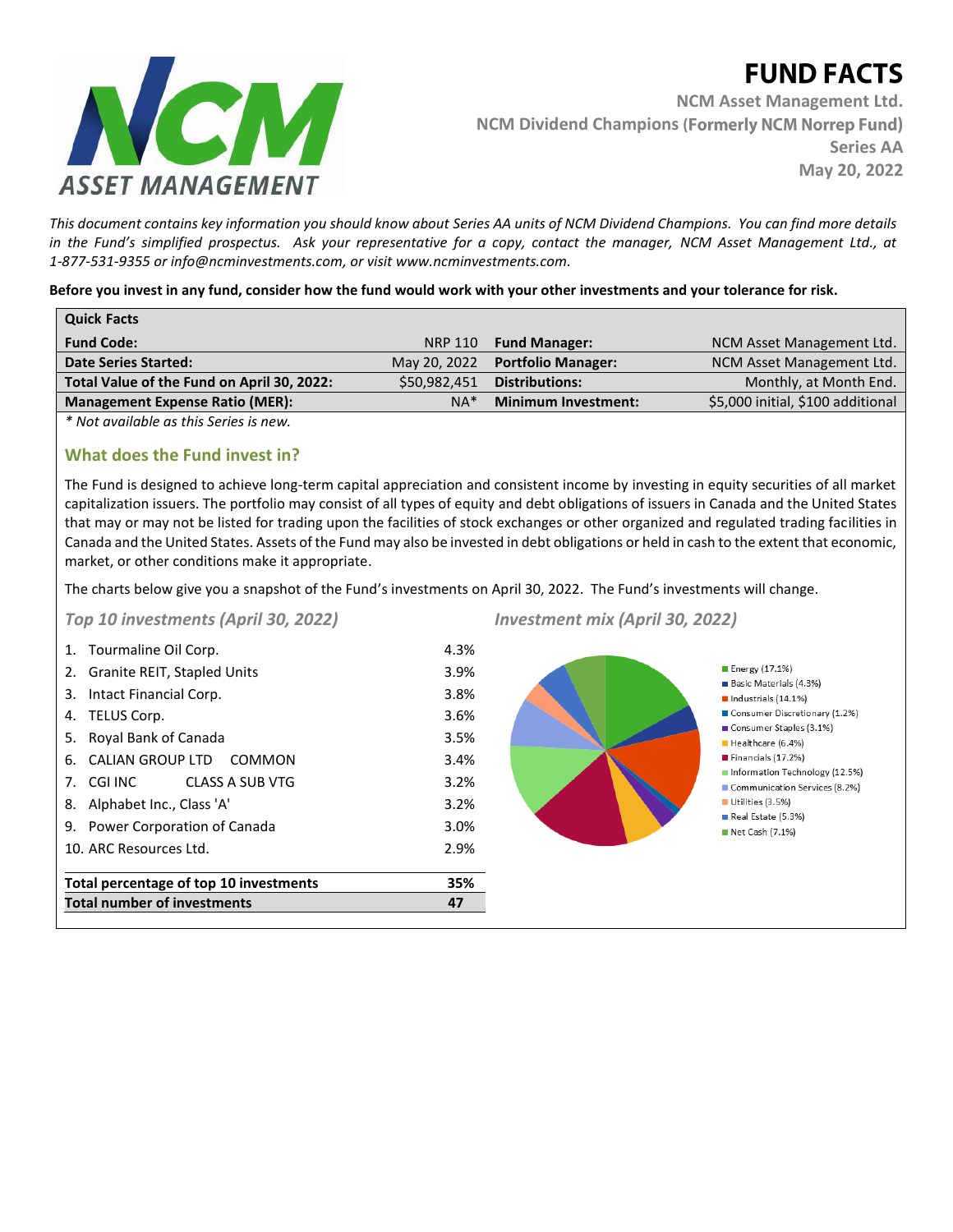

#### **How risky is it?**

The value of the Fund can go down as well as up. You could lose money.

One way to gauge risk is to look at how much a fund's returns change over time. This is called "volatility".

In general, funds with higher volatility will have returns that change more over time. They typically have a greater chance of losing money and may have a greater chance of higher returns. Funds with lower volatility tend to have returns that change less over time. They typically have lower returns and may have a lower chance of losing money.

**Risk rating** 

NCM Asset Management Ltd. has rated the volatility of this Fund as **medium.**

This rating is based on how much the Fund's returns have changed from year to year. It doesn't tell you how volatile the Fund will be in the future. The rating can change over time. A fund with a low risk rating can still lose money.



For more information about the risk rating and specific risks that can affect the Fund's returns, see "What are the Risks of Investing in the Fund?" section of the Fund's simplified prospectus.

## **No guarantees**

Like most mutual funds, this Fund doesn't have any guarantees. You may not get back the amount of money you invest.

## **How has the Fund performed?**

This section tells you how Series AA units of the Fund have performed over the past calendar year. Returns are after expenses have been deducted. These expenses reduce the Fund's returns.

#### **Year-by-year returns**

This information is not available because this series of the Fund has not completed a full calendar year.

## **Best and worst 3-month returns**

This information is not available because this series of the Fund has not completed 12 consecutive months of performance.

#### **Average return**

This information is not available because this series of the Fund has not completed 12 consecutive months of performance.

| Who is this Fund for?                                                             | A word about tax                                                                                                          |
|-----------------------------------------------------------------------------------|---------------------------------------------------------------------------------------------------------------------------|
| This Fund is suitable for investors who:                                          | In general, you'll have to pay income tax on any money you<br>make on a fund. How much you pay depends on the tax laws    |
| Are looking for a monthly distribution<br>$\overline{a}$                          | where you live and whether or not you hold the fund in a                                                                  |
| Wish to invest in all market capitalization equities<br>$\overline{a}$            | registered plan such as a Registered Retirement Savings Plan or                                                           |
| Want the potential for long term capital appreciation<br>$\overline{\phantom{a}}$ | a Tax-Free Savings Account.                                                                                               |
| Are comfortable with medium investment risk (i.e. can                             |                                                                                                                           |
| tolerate volatility in the market value of your investment)                       | Keep in mind that if you hold your fund in a non-registered                                                               |
|                                                                                   | account, fund distributions are included in your taxable income,<br>whether you get them in cash or have them reinvested. |

## **How much does it cost?**

The following tables show the fees and expenses you could pay to buy, own and sell Series AA units of the Fund. The fees and expenses – including any commissions – can vary among series of a fund and among funds. Higher commissions can influence representatives to recommend one investment over another. Ask about other funds and investments that may be suitable for you at a lower cost.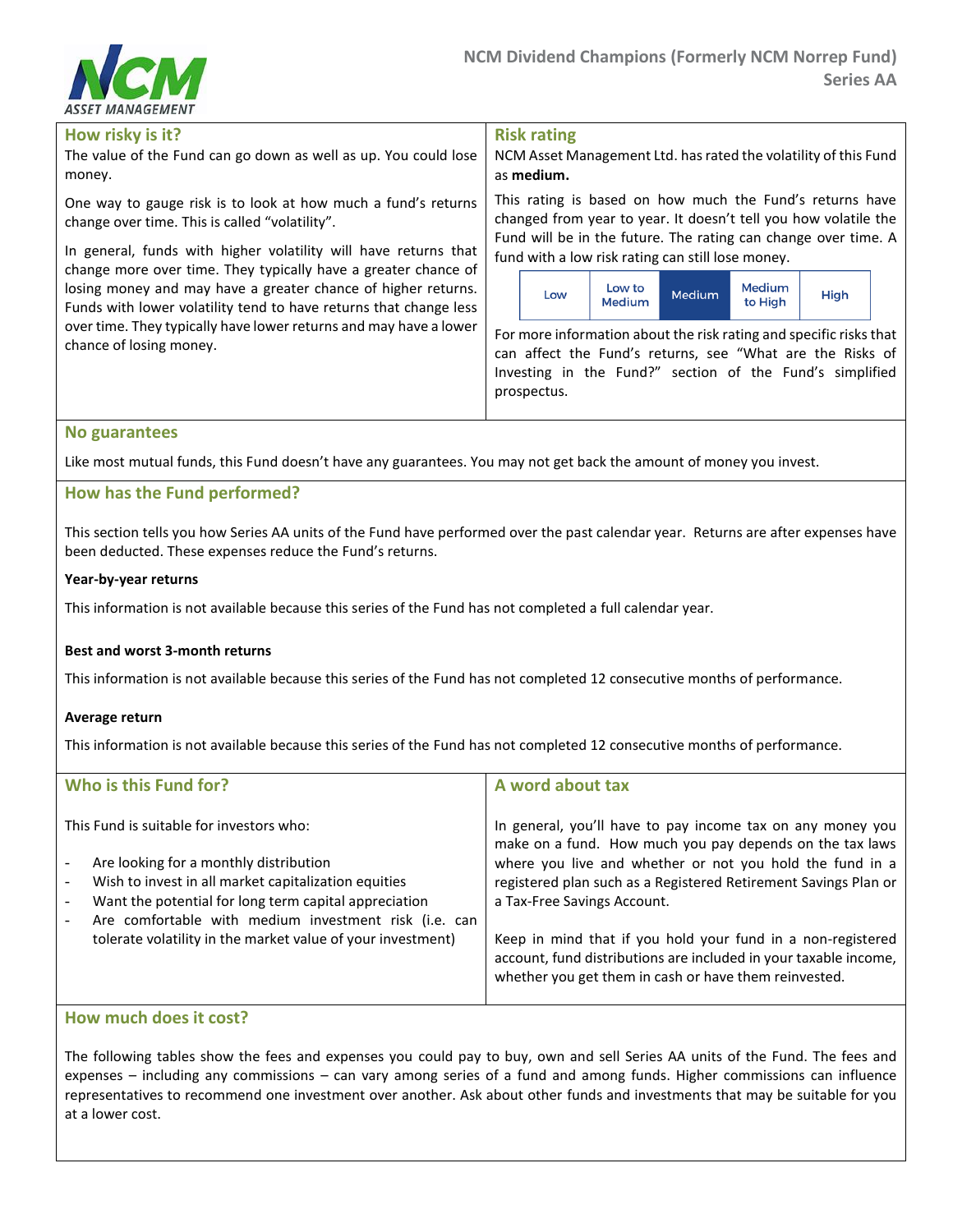

## *1. Sales charges*

The Fund is only available under the initial sales charge option.

| <b>Sales Charge Option</b>  | What you Pay           |                      | <b>How it Works</b>                                         |
|-----------------------------|------------------------|----------------------|-------------------------------------------------------------|
|                             | In Per Cent (%)        | In Dollars (\$)      |                                                             |
| <b>Initial Sales Charge</b> | 0% to 5% of the amount | \$0 to \$50 on every | You and your representative decide on the rate.             |
|                             | you buy                | $$1,000$ you buy     | The initial sales charge is deducted from the amount you    |
|                             |                        |                      | buy. It goes to your representative's firm as a commission. |

#### *2. Fund expenses*

You don't pay these expenses directly. They affect you because they reduce the Fund's return. The Fund's expenses are made up of the operating expenses and trading costs. The management fee of Series FF units is 2.00% of the series' value. Because this series of the fund is new, operating expenses and trading costs are not yet available.

#### **More about the trailing commission**

The trailing commission is an ongoing commission. It is paid for as long as you own the Fund. It is for the services and advice that your representative and their firm provide to you.

NCM Asset Management Ltd. pays the trailing commission to your representative's firm. It is paid from the Fund's management fee and is based on the value of your investment.

| Amount of trailing commission                   |                                             |  |
|-------------------------------------------------|---------------------------------------------|--|
| In Per Cent (%)                                 | In Dollars (\$)                             |  |
| 1.00% of the value of your investment each year | \$10.00 each year on every \$1,000 invested |  |

## *3. Other fees*

You may have to pay other fees when you buy, hold, sell or switch units of the Fund.

| Fee                       | What you pay                                                                                                                                     |
|---------------------------|--------------------------------------------------------------------------------------------------------------------------------------------------|
| Short-term redemption fee | 2% of the cost of the units you redeem within 90 days of the original date of<br>purchase. This fee is charged by the Manager.                   |
| Switch fee                | Your representative's firm may charge you a fee if you switch to another<br>series of the Fund or to another fund within the NCM Group of Funds. |